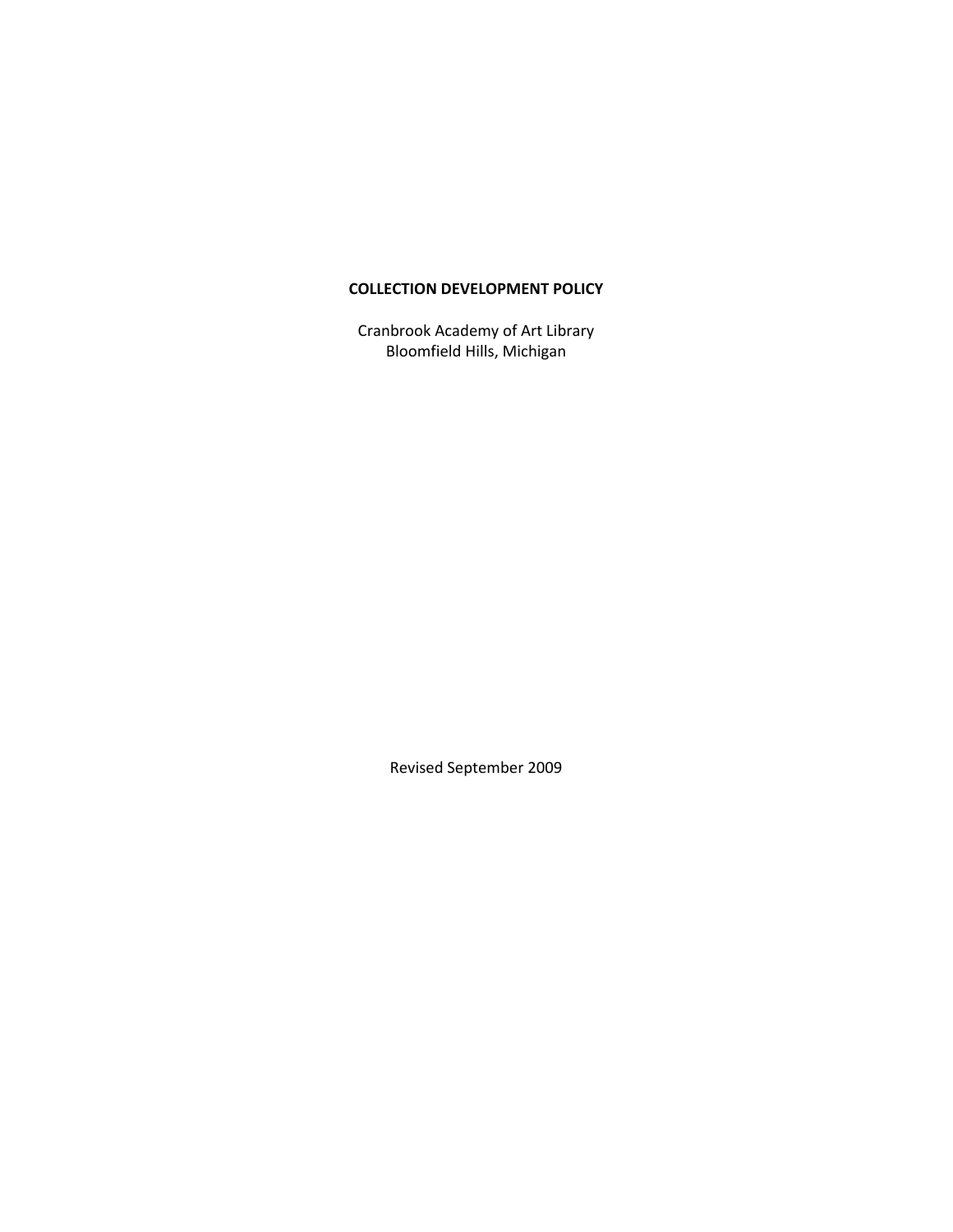## **COLLECTION DEVELOPMENT POLICY**

#### **I. Mission of Cranbrook Academy of Art**

Cranbrook Academy of Art is an independent, graduate degree‐granting institution offering an intense studio‐based experience where artists‐in‐residence mentor students in architecture, art, and design to creatively influence contemporary culture.

Cranbrook Art Museum is an educational institution that provides direct experience with modern and contemporary art, architecture and design, and promotes an understanding of their relevance and contribution to society. As a partner of Cranbrook Academy of Art, Cranbrook Art Museum is a window to the Academy and the Academy's window to the world.

#### **II. General Library Objectives**

A. To provide materials (both print and electronic) on an appropriate level which directly support the degree programs offered at the Academy: Master of Architecture and Master of Fine Arts in Ceramics, 2D Design, 3D Design, Fiber, Metalsmithing, Painting, Photography, Printmaking, and Sculpture. This includes purchase of the materials, organization and access, and instruction in use when needed.

B. To provide additional opportunities for study, independent research, and investigation of current events and developments by providing collections in art history, art criticism, artists' writings and books, other related and interdisciplinary areas, and by offering small basic collections in humanities, social sciences and natural sciences for general reference and background reading.

C. To assist artists and art students in their professional career development by maintaining information on résumé writing and job opportunities, business practices, grant information, art law, etc.

D. To serve as a connection to the larger information world by securing interlibrary loans and photocopies of materials not owned by the Academy Library and by providing referral to other library collections and alternate sources when needed.

#### **III. Library Clientele**

The collection of the Cranbrook Academy of Art Library is developed primarily to serve the students currently enrolled in the Academy. The collection also supports the research needs and interests of the Academy faculty and staff, including the professional staff of the Cranbrook Art Museum. Although the Library is used by visiting researchers, students and faculty from area colleges and universities, students/staff/faculty from other Cranbrook institutions, and the general public, no attempt is made to acquire materials specifically for the needs of non‐ Academy users.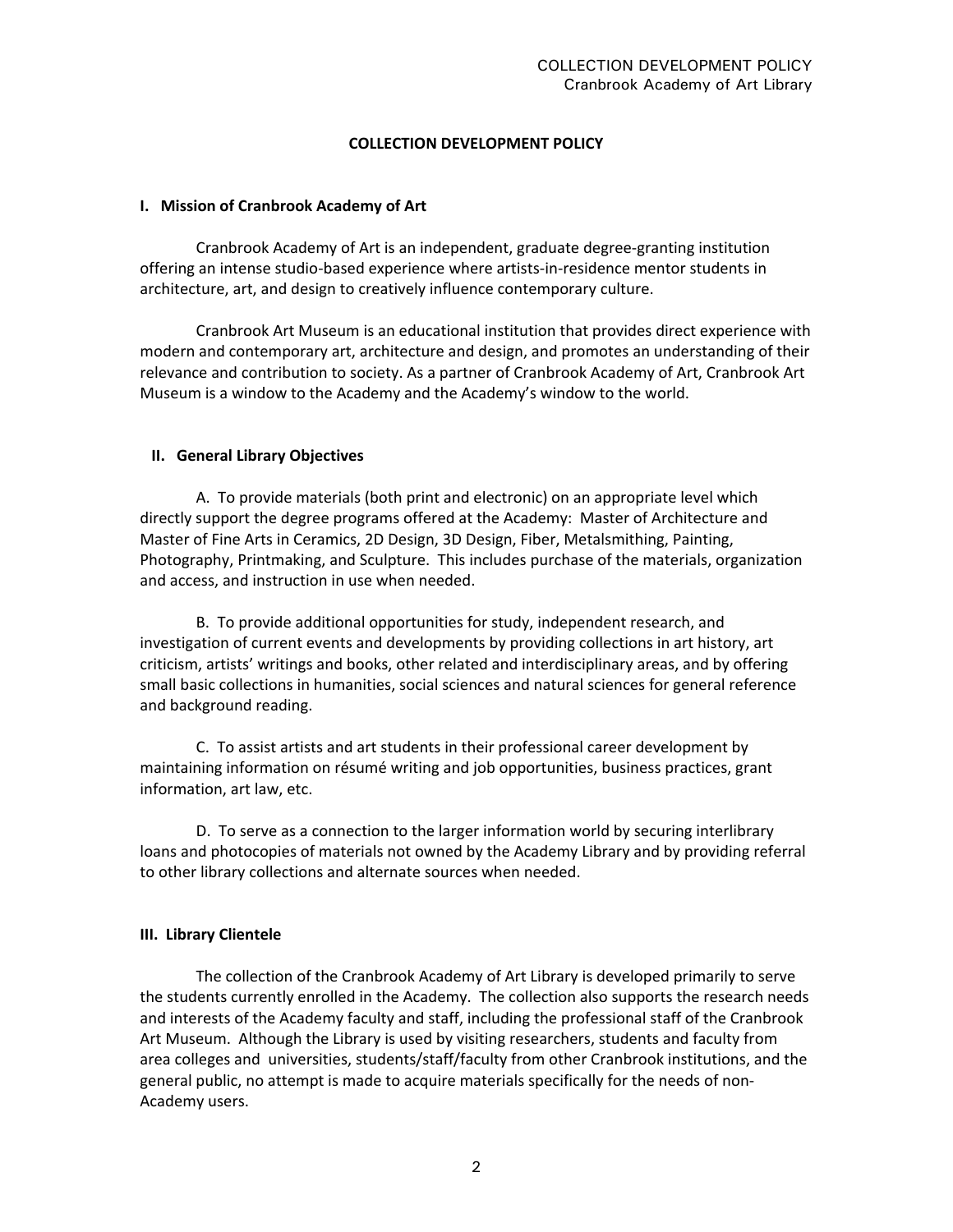#### **IV. Responsibility for Selection**

The responsibility for the selection of materials is delegated to the Library Director by the Director of the Academy.

The faculty of the Academy are an integral part of the selection process. Each Department receives an allocation from the Library's book budget. Faculty submit information to the Library Director on recommended titles in their own field or related areas; the Library Director is responsible for checking existing holdings for duplicates, processing the orders, and monitoring the Departmental budgets. If a faculty member does not provide recommendations by the end of the academic year, the Library Director then will order titles of interest and importance in that particular field. The Library Director is responsible for maintaining a balance in the collection, for ordering titles of a general, interdisciplinary, and reference nature, and for insuring that all acquisitions meet the guidelines set forth in this policy.

In selecting books and other materials for the collection, the Library Director encourages suggestions from Academy students and staff. Reviews in art journals, reviews in professional library publications, catalogs and fliers from publishers/distributors/dealers, and examination of books in local bookstores are all used in the selection process as well. A monthly list of new books is prepared and distributed throughout the Academy to inform the community of the new acquisitions.

## **V. Criteria for Selection**

The following factors are taken into consideration in the purchase of books and other materials:

A. Content ‐ Emphasis is placed on acquiring materials that directly support the programs offered at the Academy. In addition, books on contemporary art and artists are given a high priority. Important titles in art history and related arts disciplines are purchased as well. Materials in non‐art fields (literature, philosophy, science, etc.) are acquired on a selective basis.

B. Level ‐ All materials acquired should be appropriate for a graduate‐level art library. Research-level collections are maintained for all programs offered at the Academy.

C. Quality - Considerations include author's significance as a writer, importance of subject matter to the collection, scarcity of material on the subject, reviews in professional journals, appearance of the title in bibliographies and indexes, reputation of the publisher, quality of binding/typography/reproductions/ paper, and price.

D. Language - While English is the preferred language, important materials in foreign languages will be acquired as needed, especially those containing high quality reproductions not available in English language publications.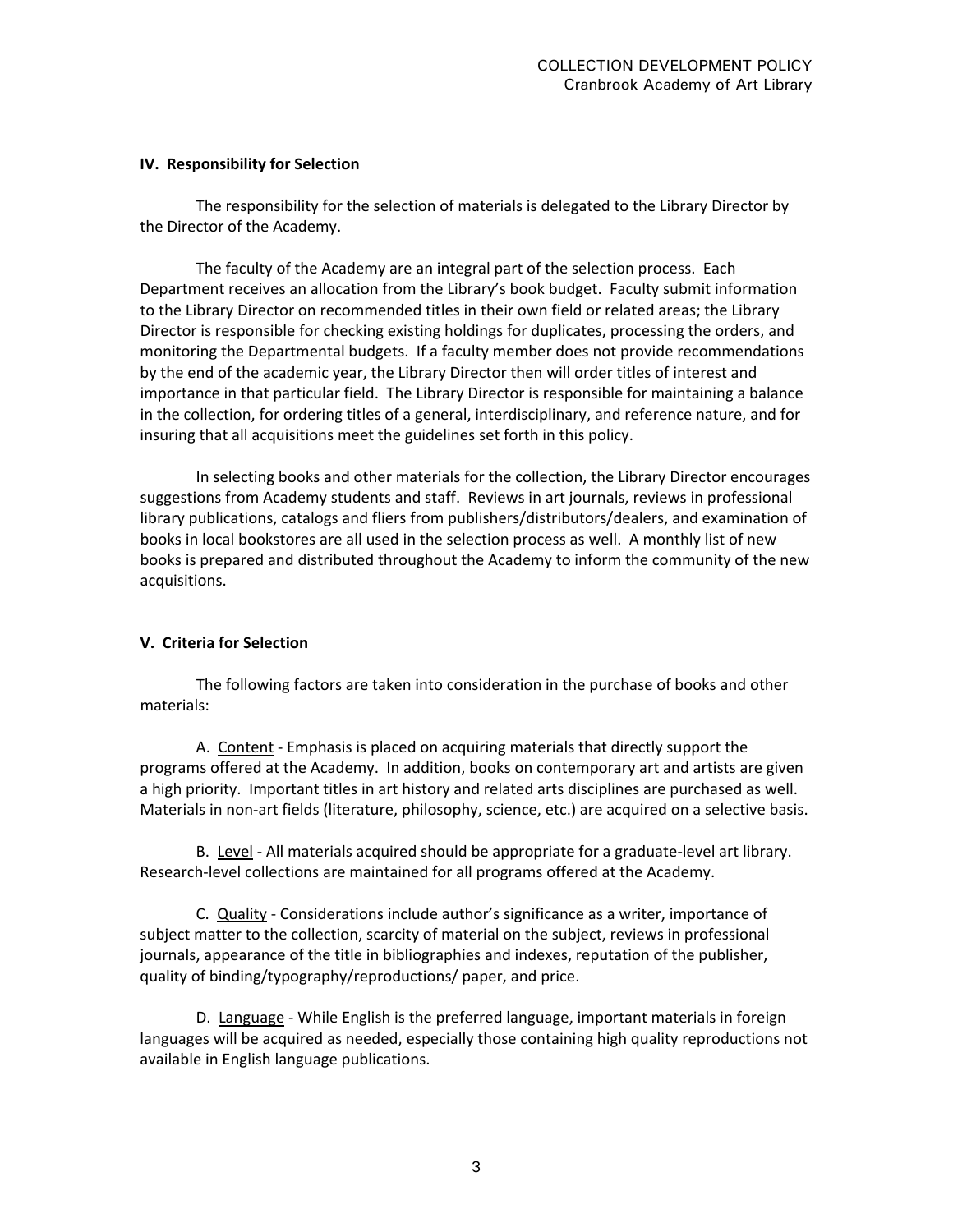E. Duplicate copies ‐ Because of space and budget restrictions, multiple copies are purchased only for those books in very high demand.

F. Retrospective vs. current titles – Although priority is given to the purchase of newly published books, backlist titles are acquired on a regular basis to fill in gaps in the collection.

# **VI. Format of Materials**

The following materials are included in the Cranbrook Academy of Art Library collection:

A. Books ‐ Books of all types (monographs, technical manuals, reference books, catalogues raisonnés, collections of essays, biographies, textbooks, etc.) and in all formats (hardcover, paperback, loose leaf, folio) are acquired as long as they meet the criteria for selection.

B. Exhibition catalogs ‐ Catalogs are acquired through exchange programs with museum libraries and through purchase from book vendors, museums, and dealers (Worldwide Books, Art Catalogues, etc.).

C. Rare books - Although the purchase of rare books is not pursued normally, important out‐of‐print titles will be acquired as the Library budget allows. Rare books are accepted as gifts only if given without stipulation as to special treatment.

D. Artists' books - A representative collection of artists' books is maintained with new titles purchased as the budget allows.

E. Periodicals ‐ Subscriptions are evaluated on the basis of their relevance to the collection, availability of indexing, language of publication, quality of reproductions, and price. Because of issues with poor image quality in electronic journals as well as the unavailability in electronic format of many of the smaller art periodicals, the collection at the Academy Library is still heavily print‐based.

F. Newspapers ‐ Subscriptions to select local and national newspapers are held by the Library. Back issues are clipped for the vertical file, then discarded. Electronic back files are available through several online sources, making it unnecessary to keep back issues in paper.

G. Archival materials and manuscripts ‐ Originals are sent to the Cranbrook Educational Community Archives; photocopies are made available for research purposes in the Academy Library.

H. Slides – Slides are no longer acquired by the library. The existing collection will be phased out within the next few years.

I. DVDs ‐ Quality of production, relevance of subject, and price are criteria for purchase decisions. Subjects purchased include art‐related documentaries, biographies, and instructional materials; experimental film and video art; general documentaries as appropriate to the interests of the students and faculty; and feature films (art house, independent, foreign, and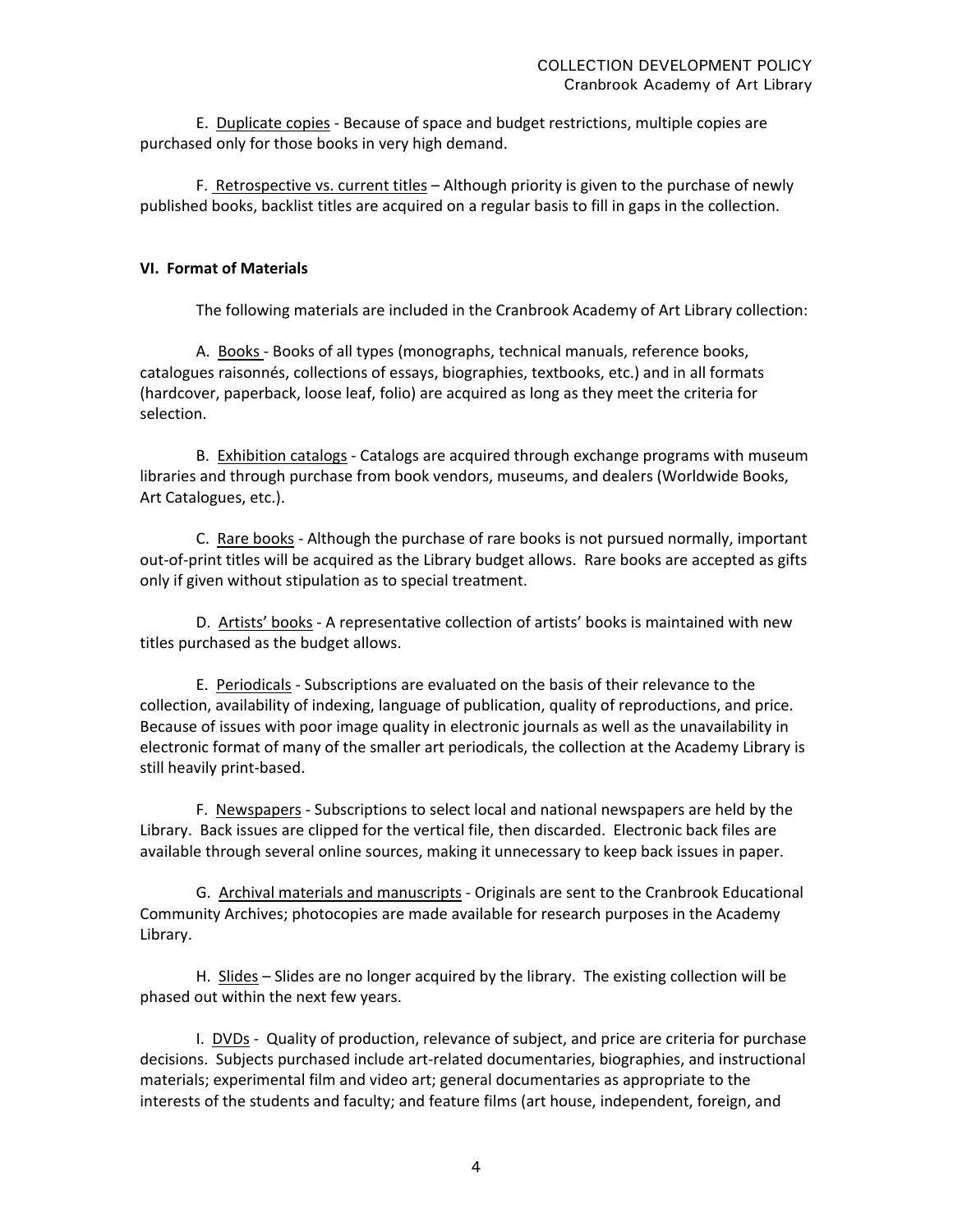select mainstream films). Blu‐Ray and HD DVDs are not purchased at the present time, but that is subject to re‐evaluation in the near future. In‐house Academy lectures are recorded, burned to DVD, and kept in the library collection.

J. Videotapes – Although the library still owns a sizable collection of VHS‐format videotapes, no new tapes are acquired.

K. Audio tapes – Audio tapes of older in‐house Academy lectures are kept by the library, but no new audio tapes are acquired.

L. Clippings and pamphlets ‐ Art‐related materials with emphasis on Academy artists (faculty, students, alumni) are acquired and housed in vertical file cabinets.

M. Microforms - Library materials in microform are not purchased.

N. Photographs and prints - Not purchased at this time.

#### **VII. Sources of Materials**

The Library Director is responsible for the selection of vendors for the purchase of library materials. Quality of service (speed, accuracy, special services) and price discounts are of primary importance. Current vendors include:

A. Amazon.com ‐ for most domestic book orders

B. Amazon.co.uk ‐ for many European orders

C. Worldwide Books ‐ for exhibition catalogs

D. Specialized dealers (PhotoEye, Charon Kransen, Microcinema International, Drawing Center, Facets Multimedia, McSweeney's, etc.)

E. Local bookstores (Cranbrook Art Museum Store, Book Beat, Borders Books and Music, Barnes & Noble)

F. Used/Out‐of‐print sources (ABEbooks.com, Bookfinder.com, Alibris.com,

Halfpricebooks.com, Amazon Marketplace vendors)

G. Direct order to publishers and museums

## **VIII. Gift Policy**

Gifts received by the Library become part of the collection only if they meet the criteria established for purchased materials. In addition:

A. Materials cannot be accepted when a donor requires that they be kept together and not integrated into the holdings of the Library.

B. The Library maintains the right to decide which materials will be kept for the collection and to handle inappropriate materials by return to the donor, sale, forwarding to another library, or discard.